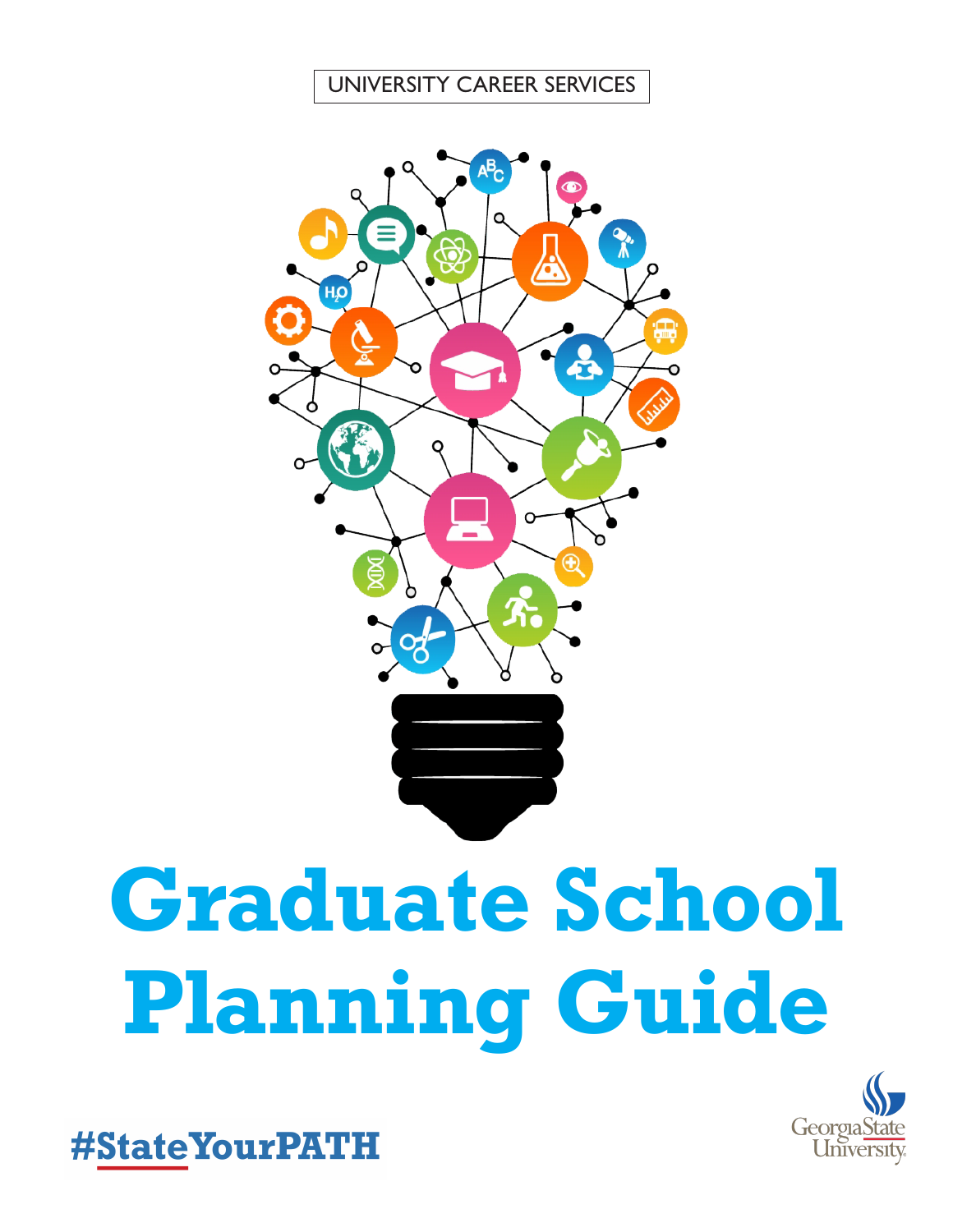The decision to attend graduate school is a choice many students consider. This process can be both exciting and overwhelming. For your convenience, University Career Services has put together the following resources to give you an overview of things to consider when applying to graduate schools.

#### Why Should I Attend Graduate School?

Graduate programs are designed to assist students in specializing in an academic discipline or profession upon completion of a bachelor's degree. Students may be expected to complete internships/field work, conduct and defend research projects, and/or take comprehensive exams. In addition, faculty members have greater expectations of their students and require their students to be self-motivated and eager to learn. Attendance and class participation are typically not optional while attending graduate school.

It is vital to research your desired career path before applying to graduate programs. If you want to obtain a graduate degree, further research should focus on choosing the appropriate discipline or program that best fits your personal and professional goals. Stop by University Career Services and we can assist you with your career journey!

#### Here are some questions you may want to think about before applying to graduate programs:

- Why do I want to attend graduate school?
- What type of professional or academic degree am I seeking?
- Should I consider a full-time or part-time program?
- Do I need an advanced degree to enter or advance in the profession I am interested in?
- Do I have the finances to cover the cost of graduate school?
- Do I need to take time off (or a gap year) because I am academically burned out?
- Do I believe I possess the skills and abilities needed to be successful in graduate programs?
- Will children, a significant other, or a spouse impact my plans?

## Best Reasons to Attend Graduate **School**

- Your career path requires or desires a higher education degree.
- You want to pursue your passions and interests in more depth.
- You need further education for certification or licensure purposes.
- You want to develop new skills or abilities.
- You want to increase your professional and social network.

## Worst Reasons to Attend Graduate **School**

- I want to put off paying my student loans.
- I want to avoid starting a career as long as I can.
- I am scared I will not be able to gain employment.
- I just want to go to graduate school because it appears to be fun.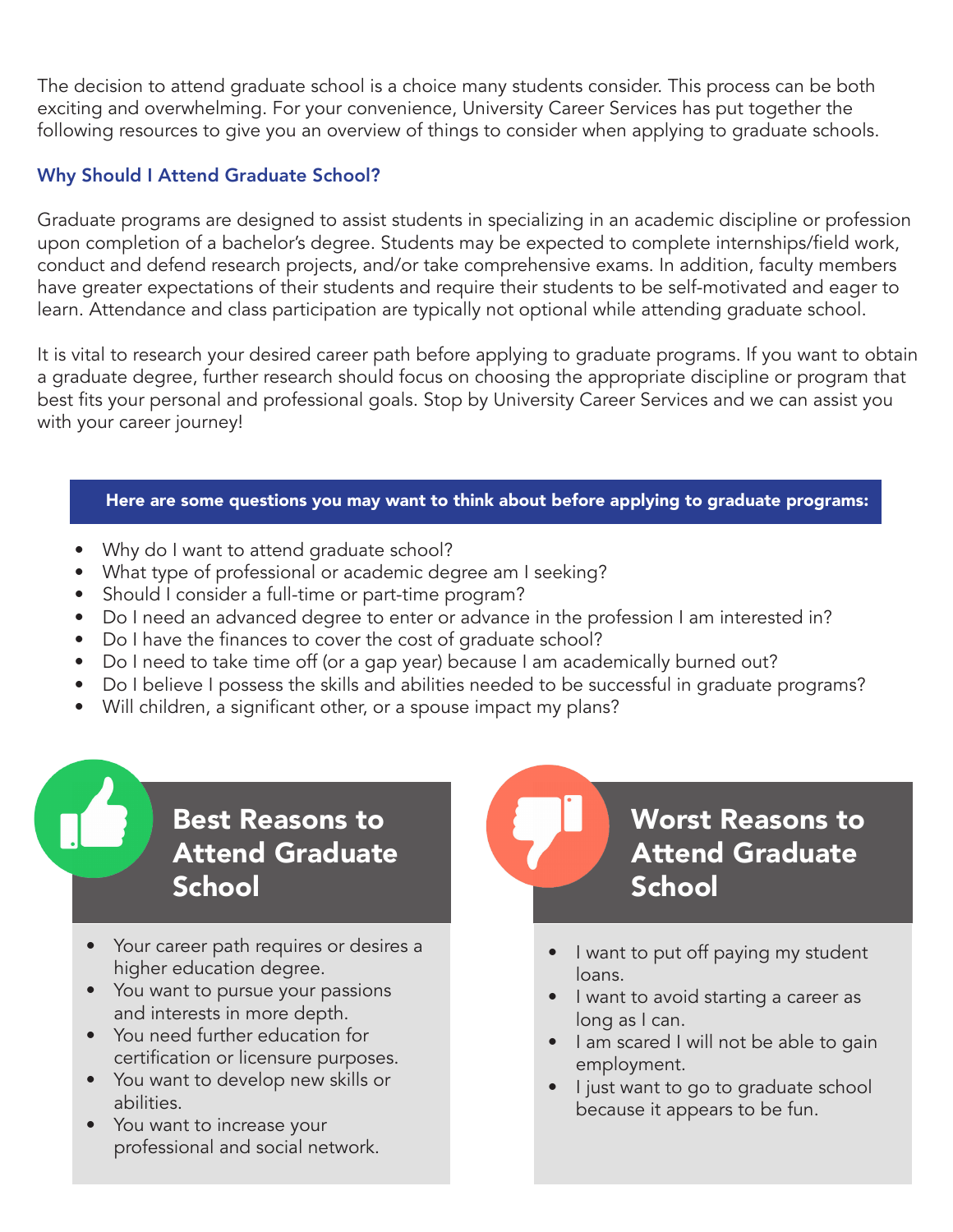### Tips to consider when applying for graduate school



Size of the institution you want to attend.



Research the GPA and standardized tests for acceptance.



Research the financial costs.



Check to ensure you meet the recommendations and requirements for the colleges you are applying for.



Check the acceptance and graduation rates of your potential colleges.



Compare your GPA and test scores with the average acceptance GPA and test scores of the school for which you are applying.



Faculty interaction – will you be able to engage with the faculty in a one-on-one situation or group setting.



Check the application fees and standardized testing fees before applying and registering.



Check the prerequisite classes and determine if you should do a post baccalaureate to increase your course grades and/or complete your required classes.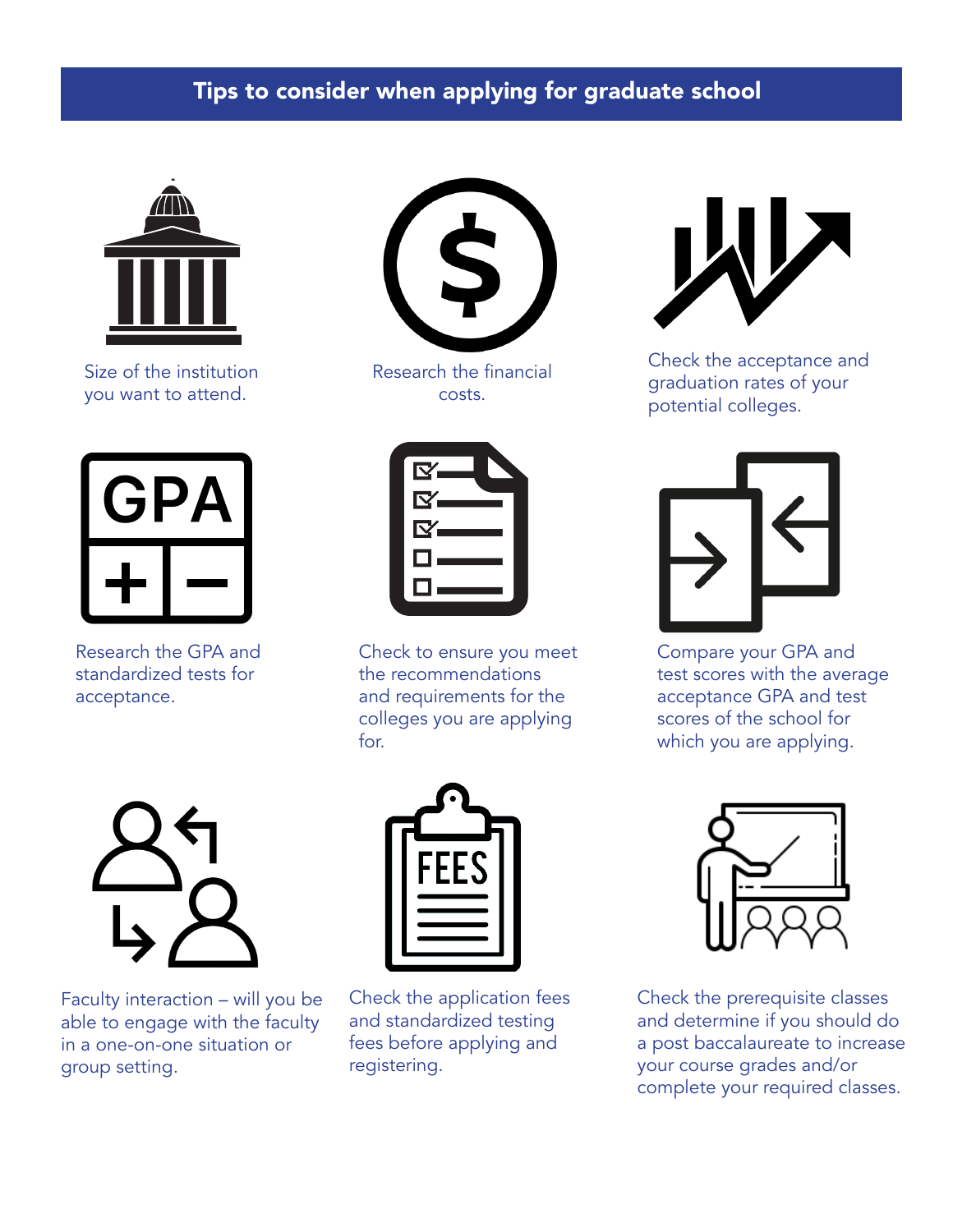## Competitive Candidate – What does this look like?

Most graduate schools have minimum qualifications for gaining acceptance; however, it is wise to go above those requirements. The competitive graduate student candidate is one whom will stand out when compared to the average qualifications of the current students within the program of interest.

#### Here are some factors to consider in becoming a more competitive candidate:

#### Plan Ahead

Check out our graduate school timeline to help establish a timeline for applying for graduate school. Start looking for and enrolling in prerequisite classes needed for your desired program and field of study. In addition, allow yourself time to research the institution you want to attend, write your personal statement, take required admissions tests, and gather recommendations.

#### Relevant Experience

Know that programs often look at the experience you have gained while achieving your undergraduate degree. The time of experiences available, but not limited to, is practicums, research experience, fieldwork, lab research, internships, volunteering, and job shadowing.

#### Make Connections

Networking is key for graduate school admissions as well as career searching. Connect with professors and faculty while you are obtaining your undergraduate degree. Attend office hours, interact in class, and be attentive. Ask your connections if they can write you strong recommendations. Maybe even connect with the graduate school to express interest and desire to know more about the program.

#### Perfect Your Personal Statement

When writing your personal statement, ensure that you are answering the questions asked of you. Allow your passions and desires for your educations and career goals to shine through. Proofread your document! Ask others to read over it or set up an appointment with a Career Counselor to go over your statement.

#### Maintain a Strong GPA

The minimum GPA requirement for most graduate schools is a 3.0. However, some schools may have minimum GPA requirements as high as 3.5. Know that your grades in prerequisite classes or other major classes are likely to be given more importance. Strive to obtain a higher GPA than the minimum requirement.

#### Interviewing

Know if your school has a candidate interview process and practice your interview skills. Set up an appointment with a Career Counselor to practice interviewing techniques.

#### Test Scores

Test types and requirements vary from institutions and programs. Most graduate schools have a minimum score for admittance, but again, other competitive candidates often have higher than the minimum required score. Some programs may even put a greater emphasis on certain portions of the standardized tests, so be sure to do your research beforehand.

#### Apply

When applying, break your schools up into three categories: dream schools, target schools, and safety schools. The optimal number of graduate schools to apply for is 5-6.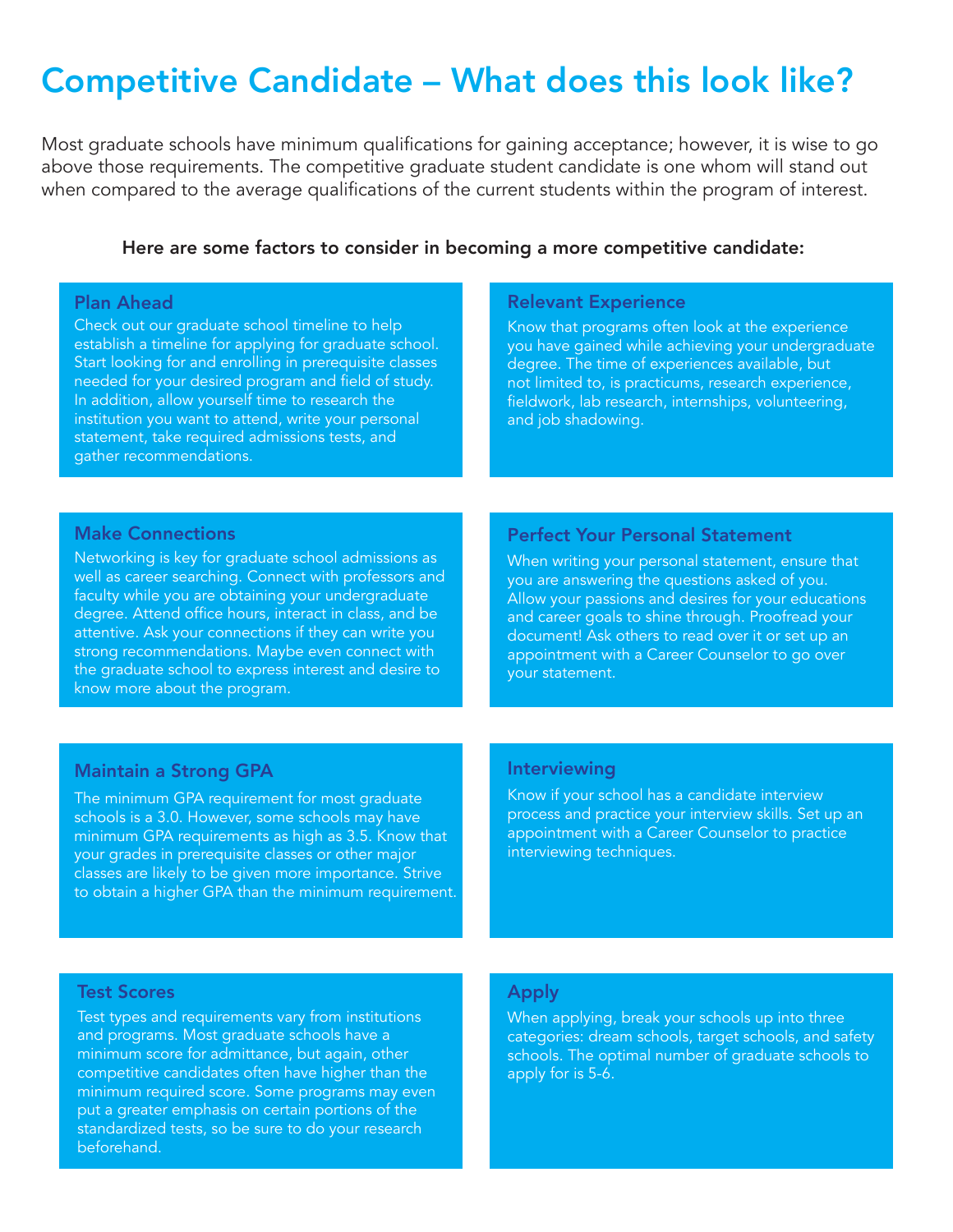## Personal Statement

- Have a focus point. Being more in depth and focusing on a topic is more important than cramming lots of information on a page.
- Try to tell your reader something that is unique only to you and give them information that is not already highlighted within your application.
- Be passionate, be yourself, and help the reader to understand what motivates you and what excites you about your career path.
- Have a strong opening sentence and paragraph to hook your audience, again, focus on being unique and stating something no other applicant would state.
- Describe features of the school that interests you.
- Evaluate your experiences, rather than describe them.
- Proofread your document for errors.
- Take a look at the brainstorm activity for assisting in creation of your personal statements; as well as additional tips.

# How to Finance Graduate School

Compare all options below to see which financial decision would be best for you.

#### FAFSA

Free Application for Federal Student Aid (FAFSA) is a form to determine your eligibility for student financial aid. FAFSA unlocks federal and state aid for your graduate program (federal loans, work studies, state and federal grants, and school student assistance).

#### Merit-Based Aid

This financial aid is usually given in recognition of student achievements (e.g., athletic, artistic, academic, etc.). Check with the programs you are applying to determine if they offer this assistance.

#### Employer

Certain employers will pay for their employees to advance their education within a field the employer deems appropriate for career growth. This is a great question to ask your current employer if you want to advance your education.

#### Fellowships

This aid covers living expenses and/or tuition in return for research or work on a project for the graduate school. These may be awarded on a yearly or multi-year basis and is usually dependent on an individual's merit determined by GPA, publications, and letters of recommendation.